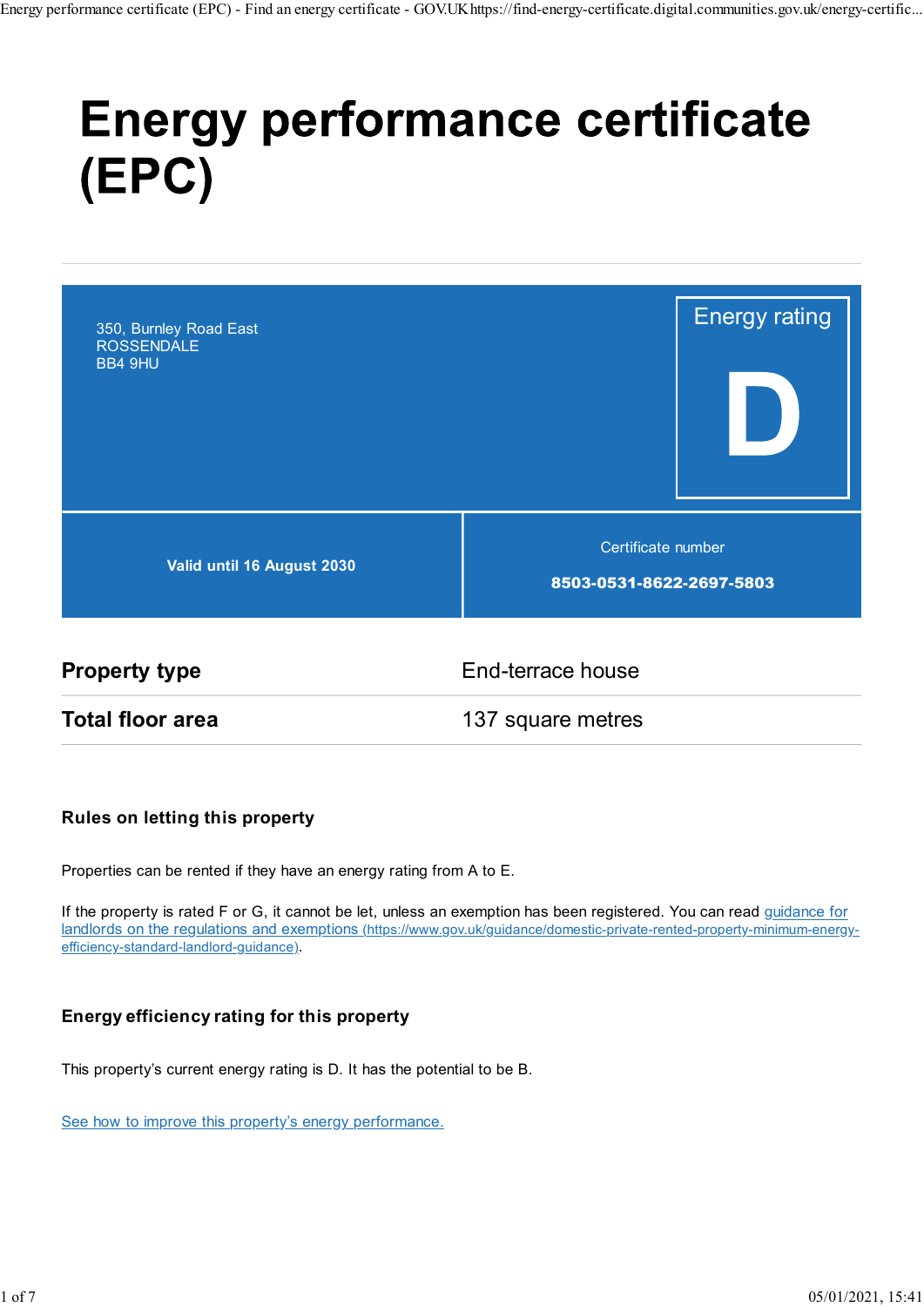

The graph shows this property's current and potential energy efficiency.

Properties are given a rating from A (most efficient) to G (least efficient).

Properties are also given a score. The higher the number the lower your fuel bills are likely to be.

The average energy rating and score for a property in England and Wales are D (60).

#### Breakdown of property's energy performance

- very good (most efficient)
- good
- average
- poor
- very poor (least efficient)

|                | Breakdown of property's energy performance                                                                                                                          |                   |
|----------------|---------------------------------------------------------------------------------------------------------------------------------------------------------------------|-------------------|
|                | This section shows the energy performance for features of this property. The assessment does not consider the<br>condition of a feature and how well it is working. |                   |
|                | Each feature is assessed as one of the following:                                                                                                                   |                   |
|                | • very good (most efficient)                                                                                                                                        |                   |
| $\bullet$ good |                                                                                                                                                                     |                   |
| • average      |                                                                                                                                                                     |                   |
| $\bullet$ poor |                                                                                                                                                                     |                   |
|                | • very poor (least efficient)                                                                                                                                       |                   |
|                | When the description says 'assumed', it means that the feature could not be inspected and an assumption has been<br>made based on the property's age and type.      |                   |
| <b>Feature</b> | <b>Description</b>                                                                                                                                                  | Rating            |
| Wall           | Sandstone or limestone, as built, no insulation (assumed)                                                                                                           | Poor              |
| Roof           | Roof room(s), no insulation (assumed)                                                                                                                               | Very poor         |
|                |                                                                                                                                                                     |                   |
|                |                                                                                                                                                                     | 05/01/2021, 15:41 |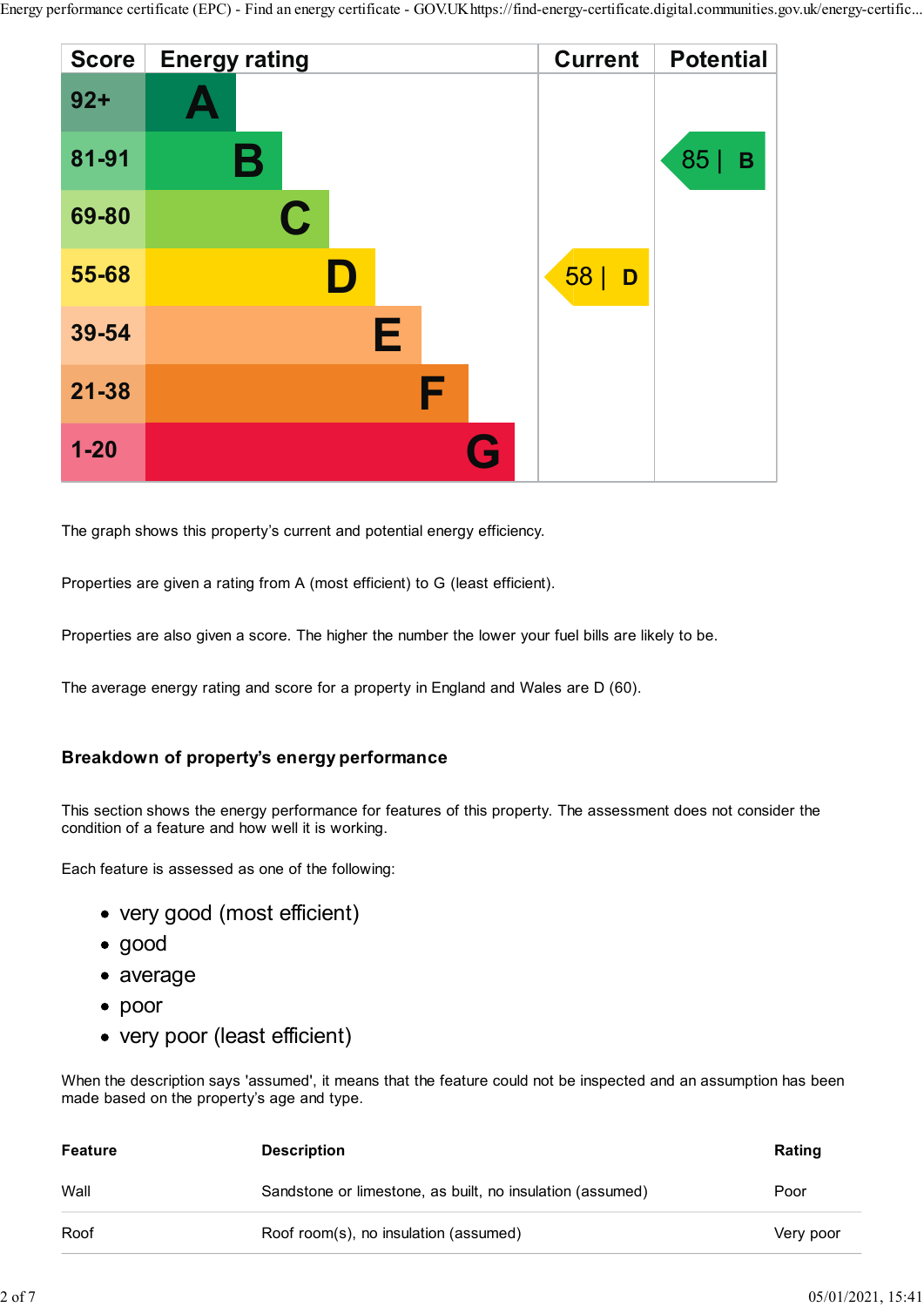|                           | erformance certificate (EPC) - Find an energy certificate - GOV.UK https://find-energy-certificate.digital.communities.gov.uk/energy-certific |           |
|---------------------------|-----------------------------------------------------------------------------------------------------------------------------------------------|-----------|
| <b>Feature</b>            | <b>Description</b>                                                                                                                            | Rating    |
| Window                    | Fully double glazed                                                                                                                           | Good      |
|                           |                                                                                                                                               |           |
| Main heating              | Boiler and radiators, mains gas                                                                                                               | Good      |
| Main heating control      | Programmer, TRVs and bypass                                                                                                                   | Average   |
| Hot water                 | From main system                                                                                                                              | Good      |
| Lighting                  | Low energy lighting in all fixed outlets                                                                                                      | Very good |
| Floor                     | Solid, no insulation (assumed)                                                                                                                | N/A       |
| Secondary heating         | None                                                                                                                                          | N/A       |
| <b>Primary energy use</b> |                                                                                                                                               |           |

# Primary energy use

#### What is primary energy use? ▶

#### Environmental impact of this property

One of the biggest contributors to climate change is carbon dioxide (CO2). The energy used for heating, lighting and power in our homes produces over a quarter of the UK's CO2 emissions.

| An average household<br>produces        | 6 tonnes of CO2   |
|-----------------------------------------|-------------------|
| This property produces                  | 7.7 tonnes of CO2 |
| This property's potential<br>production | 2.7 tonnes of CO2 |
|                                         |                   |

By making the recommended changes, you could reduce this property's CO2 emissions by 5.0 tonnes per year. This will help to protect the environment.

Environmental impact ratings are based on assumptions about average occupancy and energy use. They may not reflect how energy is consumed by the people living at the property.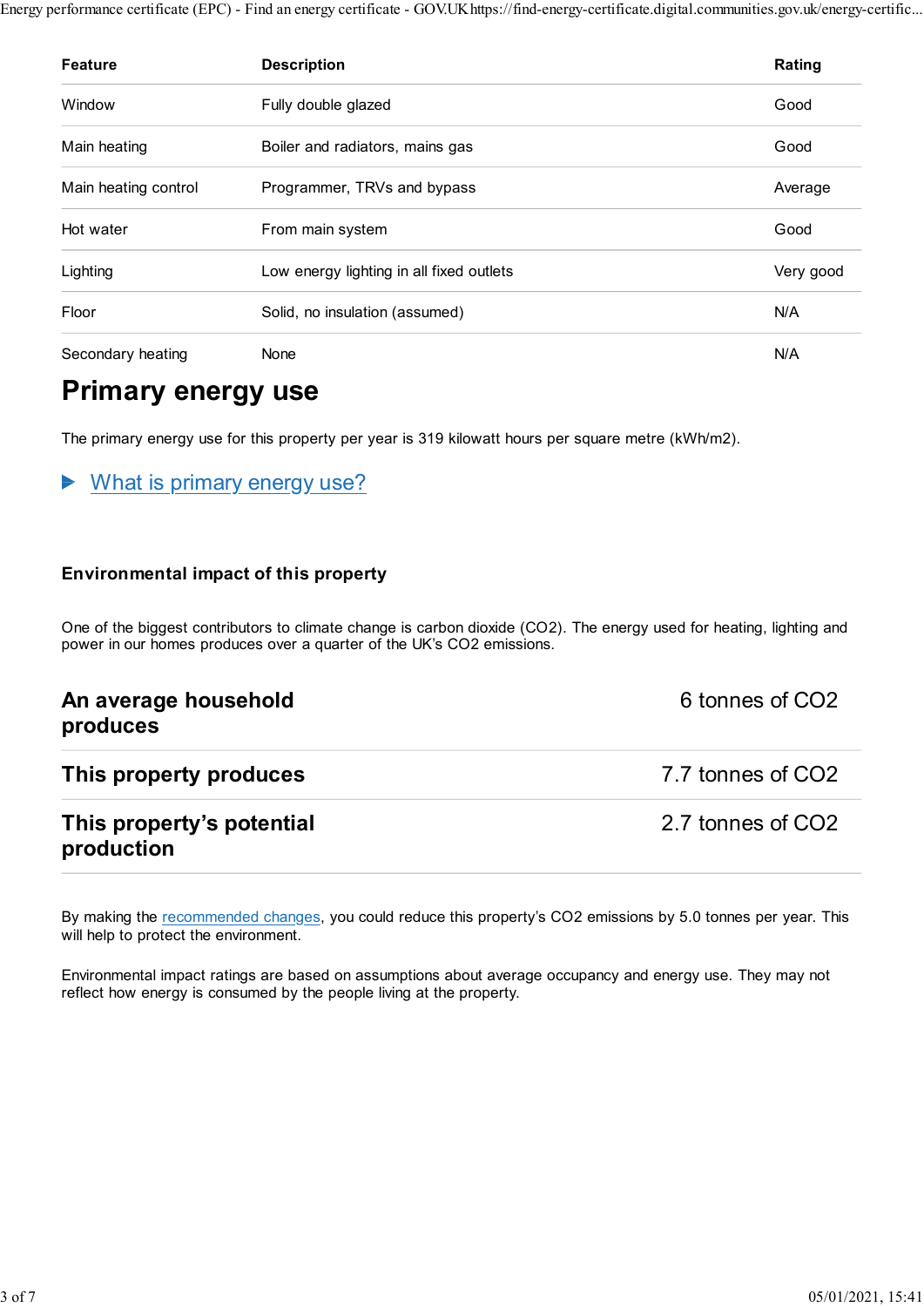#### How to improve this property's energy performance

Making any of the recommended changes will improve this property's energy efficiency.

If you make all of the recommended changes, this will improve the property's energy rating and score from D (58) to B (85).

### What is an energy rating?

# Recommendation 1: Room-in-roof insulation

Room-in-roof insulation

| <b>Typical installation cost</b>                        | £1,500 - £2,700 |
|---------------------------------------------------------|-----------------|
| <b>Typical yearly saving</b>                            | £482            |
| Potential rating after carrying out<br>recommendation 1 | 70 C            |

# Recommendation 2: Internal or external wall insulation

Internal or external wall insulation

| <b>Typical installation cost</b>                               | £4,000 - £14,000 |
|----------------------------------------------------------------|------------------|
| <b>Typical yearly saving</b>                                   | £213             |
| Potential rating after carrying out<br>recommendations 1 and 2 | 76   C           |

### Recommendation 3: Floor insulation (solid floor)

Floor insulation (solid floor)

| <b>Typical installation cost</b>                              | £4,000 - £6,000 |
|---------------------------------------------------------------|-----------------|
| <b>Typical yearly saving</b>                                  | £37             |
| Potential rating after carrying out<br>recommendations 1 to 3 | 77 C            |

# Recommendation 4: Solar water heating

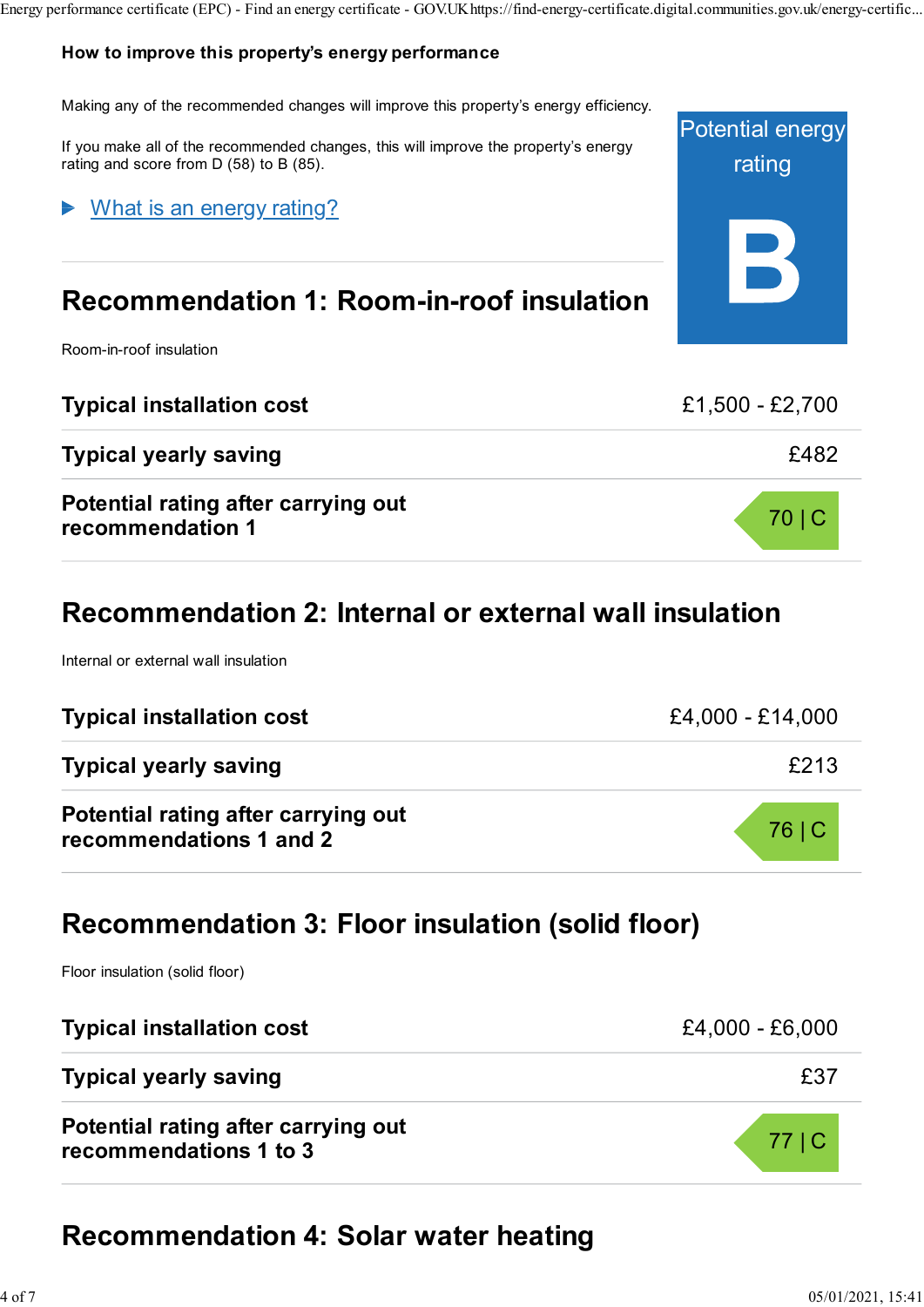| <b>Typical installation cost</b>                              | $£4,000 - £6,000$ |  |
|---------------------------------------------------------------|-------------------|--|
| <b>Typical yearly saving</b>                                  | £32               |  |
| Potential rating after carrying out<br>recommendations 1 to 4 | 78   C            |  |
| Recommendation 5: Solar photovoltaic panels, 2.5 kWp          |                   |  |

Solar photovoltaic panels

| <b>Typical installation cost</b>                              | £3,500 - £5,500 |
|---------------------------------------------------------------|-----------------|
| <b>Typical yearly saving</b>                                  | £291            |
| Potential rating after carrying out<br>recommendations 1 to 5 | 85 B            |

# Paying for energy improvements

Find energy grants and ways to save energy in your home. (https://www.gov.uk/improve-energy-efficiency)

#### Estimated energy use and potential savings

| <b>Estimated yearly energy cost for</b> | £1574 |
|-----------------------------------------|-------|
| this property                           |       |
|                                         |       |

### Potential saving £766

The estimated cost shows how much the average household would spend in this property for heating, lighting and hot water. It is not based on how energy is used by the people living at the property.

The estimated saving is based on making all of the recommendations in how to improve this property's energy performance.

For advice on how to reduce your energy bills visit Simple Energy Advice (https://www.simpleenergyadvice.org.uk/).

# Heating use in this property

Heating a property usually makes up the majority of energy costs.

### Estimated energy used to heat this property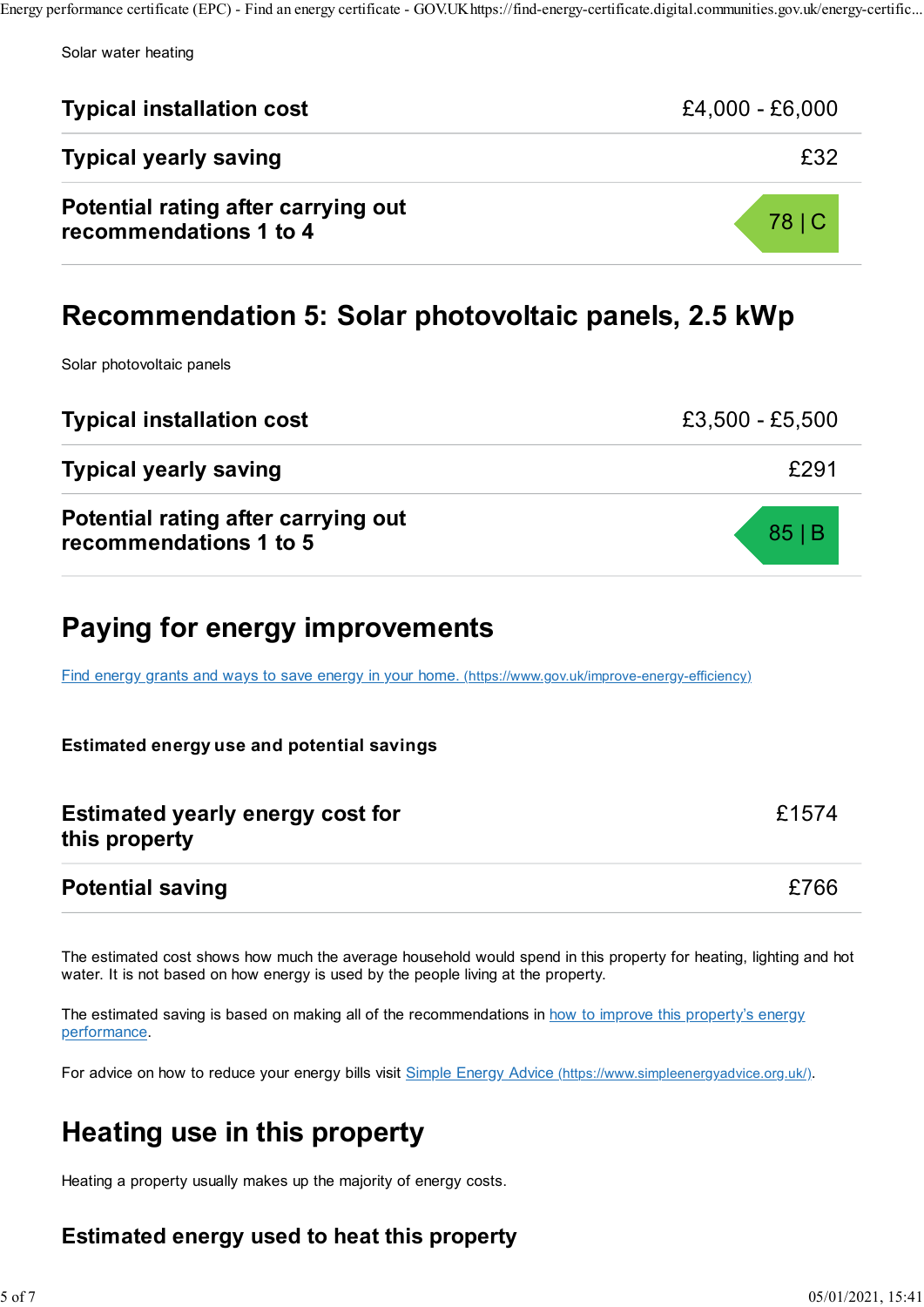### Water heating **2310.0 kWh per year**

### Potential energy savings by installing insulation

#### Solid wall insulation and the state of the 3636 kWh per year

This will help to reduce carbon emissions by replacing your existing heating the able to receive Renewable Heat Incentive payments (thus 25834.0 kWh per year<br> **Space heating** 2310.0 kWh per year<br> **Potential energy savings** You might be able to receive Renewable Heat Incentive payments (https://www.gov.uk/domestic-renewable-heat-incentive). This will help to reduce carbon emissions by replacing your existing heating system with one that generates renewable heat. The estimated energy required for space and water heating will form the basis of the payments.

#### Contacting the assessor and accreditation scheme

This EPC was created by a qualified energy assessor.

If you are unhappy about your property's energy assessment or certificate, you can complain to the assessor directly.

If you are still unhappy after contacting the assessor, you should contact the assessor's accreditation scheme.

Accreditation schemes are appointed by the government to ensure that assessors are qualified to carry out EPC assessments.

# Assessor contact details

| Assessor's name  | Simon Lang           |
|------------------|----------------------|
| <b>Telephone</b> | 07833098294          |
| <b>Email</b>     | simon@epc4home.co.uk |

# Accreditation scheme contact details

| <b>Accreditation scheme</b> | <b>Quidos Limited</b> |
|-----------------------------|-----------------------|
| <b>Assessor ID</b>          | QUID205187            |
| <b>Telephone</b>            | 01225 667 570         |
| Email                       | info@quidos.co.uk     |

# Assessment details